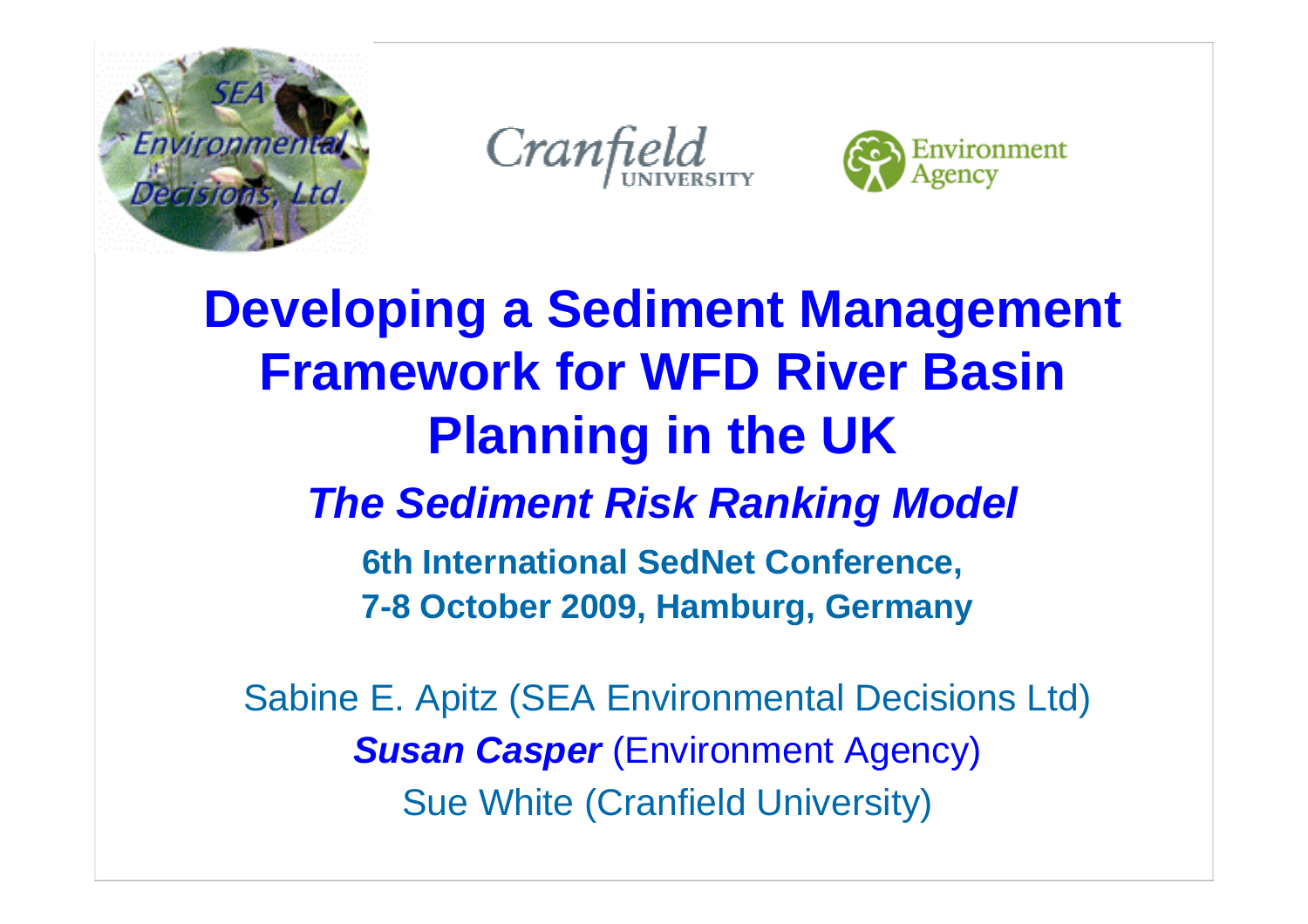# **Outline**

**S** The need for a sediment management framework

- $\Theta$  **The Regional Risk Model (Landis 2005)**
- $\Theta$  **The Sediment Risk Ranking Model (SRRM)** 
	- **€ Conceptual approach**
	- $\Theta$  Calculations
- **Summary**

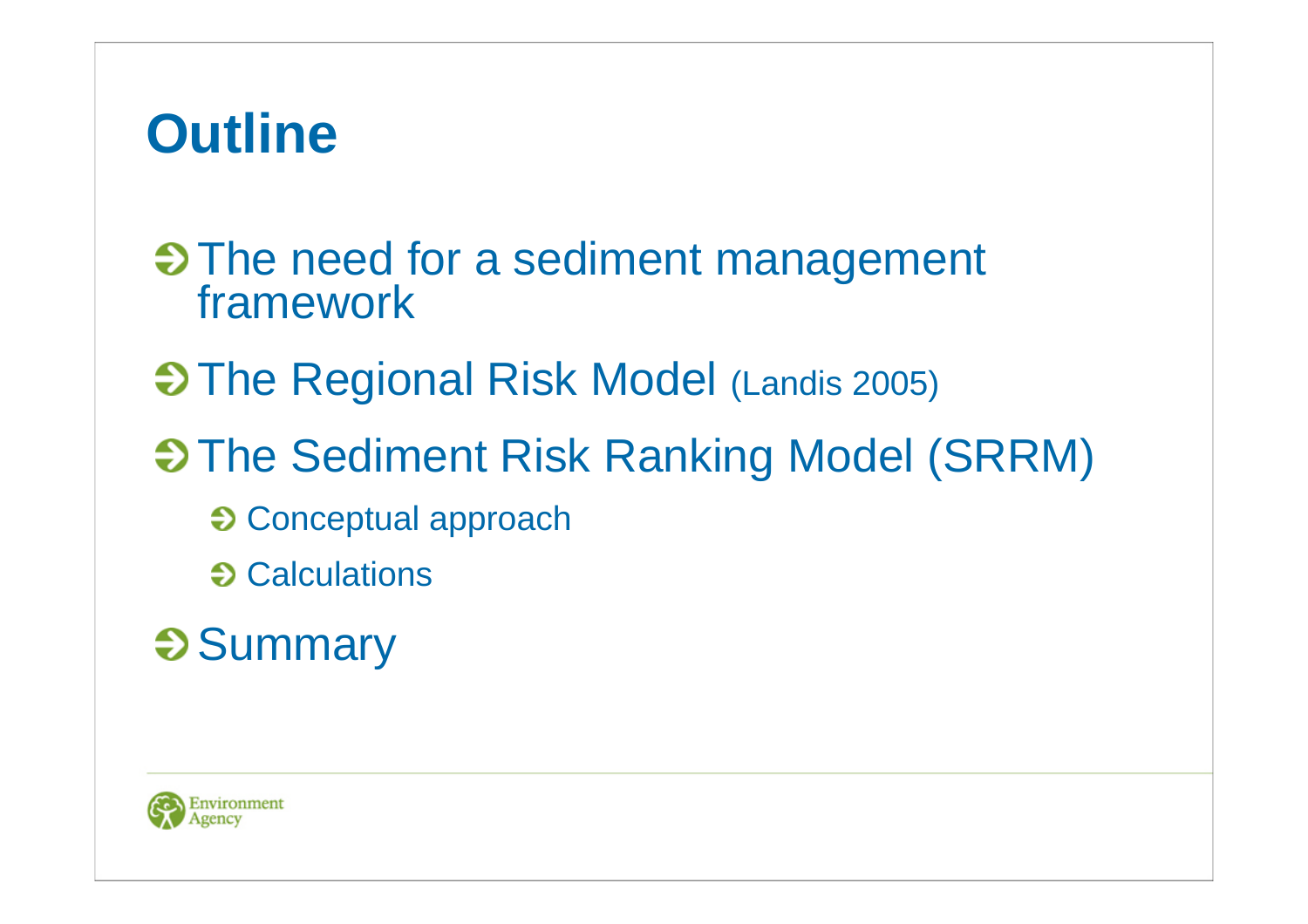# **Our Starting Point: The WFD**

The WFD focus on ecological status requires us to consider the impacts of sediment as a diffuse pollution pressure across catchments.

- Many of the WFD RBMPs invoke 'development of a sediment river basin management plan' where sediment is thought to be a reason for failure.
- We need the right amount of sediment of the right quality in the right place at the right time to support ecosystem function.
- The complication is the number of different, often conflicting, roles sediment plays in our environment.

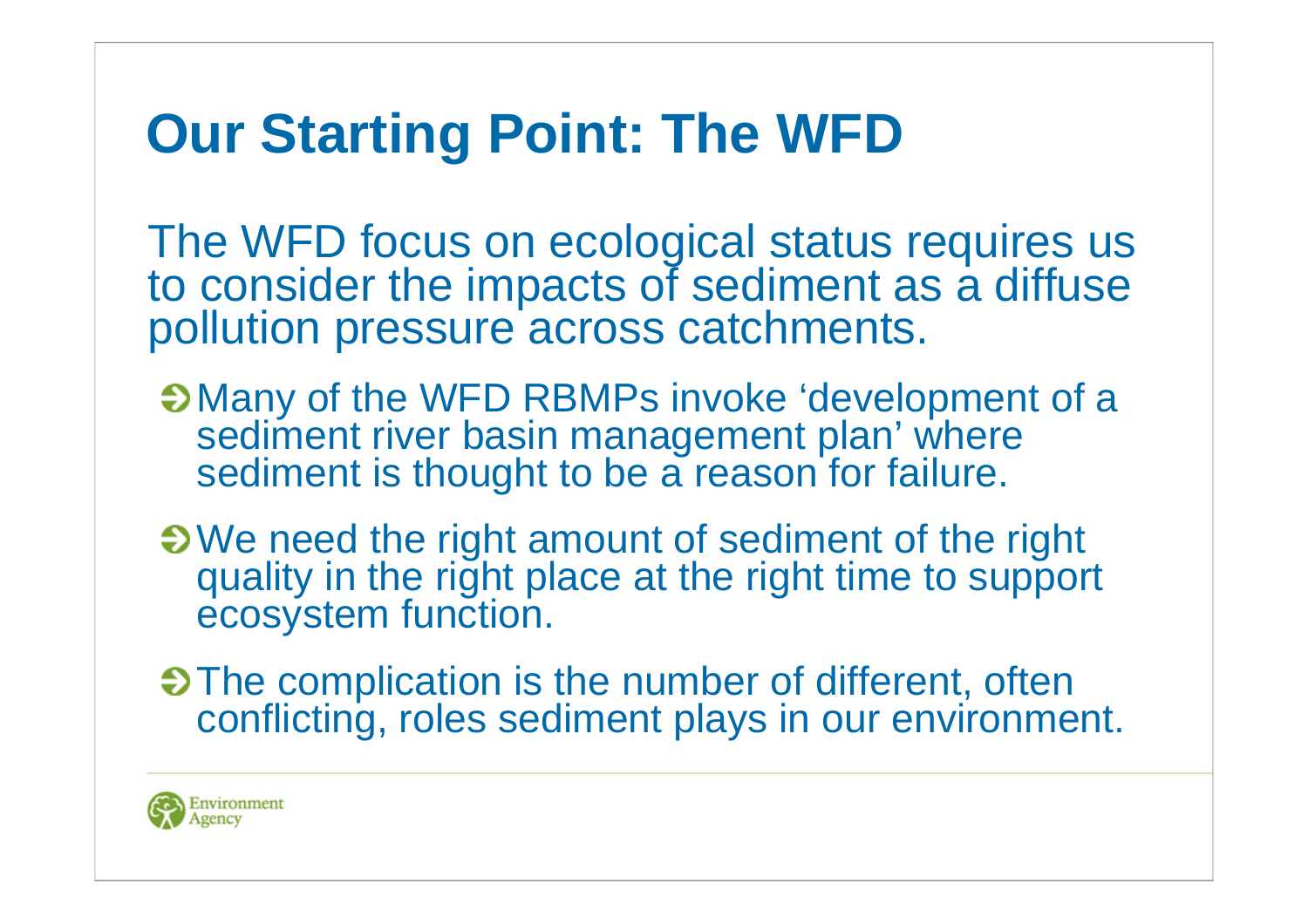#### **Sediment is an essential component of many processes, and an important habitat and resource**

| <b>Too much sediment</b>                                                                    | <b>Too little sediment</b>                                                          | Sediment as resource                                                                                             |  |  |
|---------------------------------------------------------------------------------------------|-------------------------------------------------------------------------------------|------------------------------------------------------------------------------------------------------------------|--|--|
| Obstruction of channels<br>Rivers fill and flood<br>Reefs get smothered<br><b>Turbidity</b> | Beaches erode<br>Riverbanks erode<br>Wetlands are lost<br>River profile degradation | Construction material<br>Sand for beaches<br>Wetland nourishment<br>Soil enrichment<br>Habitat and food for life |  |  |







Sediment = essential and integral part of our river basins

From Jos Brils, TNO, adapted from Martin 2002

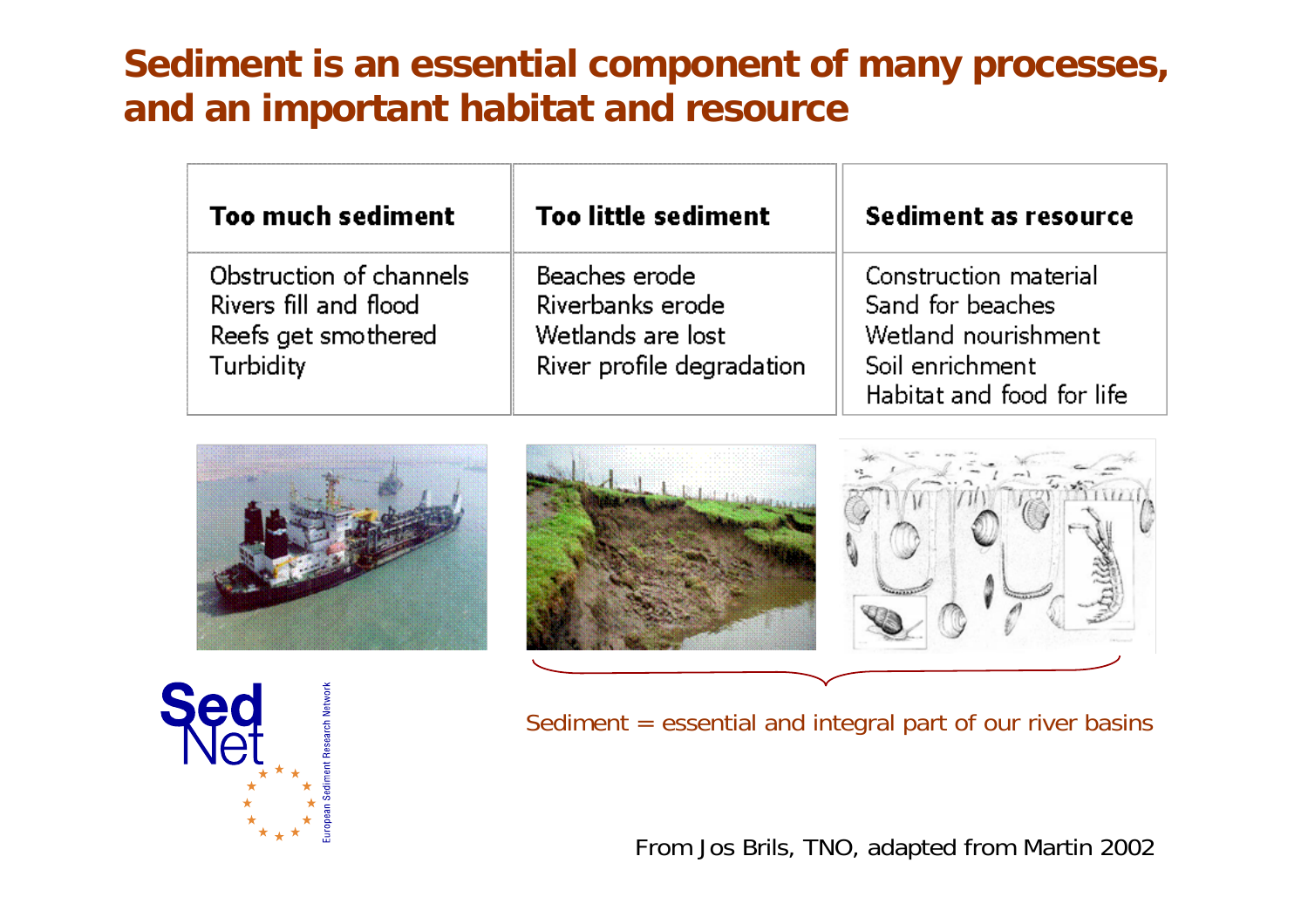Single Sediment Stressor "Horredogram" – fine sediment

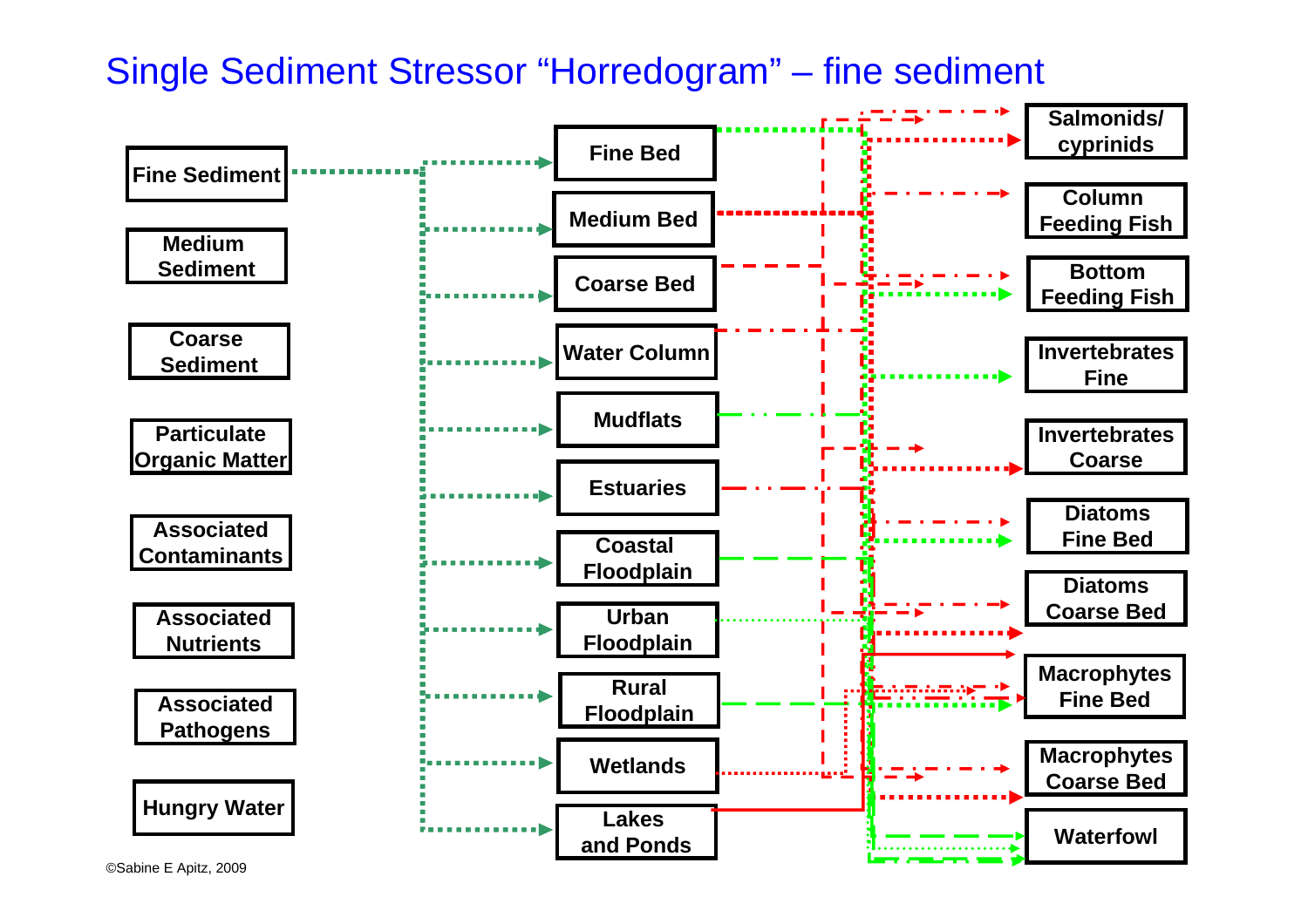# **The Sediment Management Framework**

### We need a framework that:

- **→ Accounts for the different roles of sediment**
- $\Theta$  **Looks at impacts and risks**
- $\bullet$  Is cross-sectoral, and holistic to avoid conflict, pollution swapping or unacceptable trade-offs
- $\Theta$  **Helps us to prioritise and plan interventions**
- $\Theta$  is reconcilable at different scales
- **→ Makes decision making transparent and** communicable
- Aim: sustainable sediment management planning.

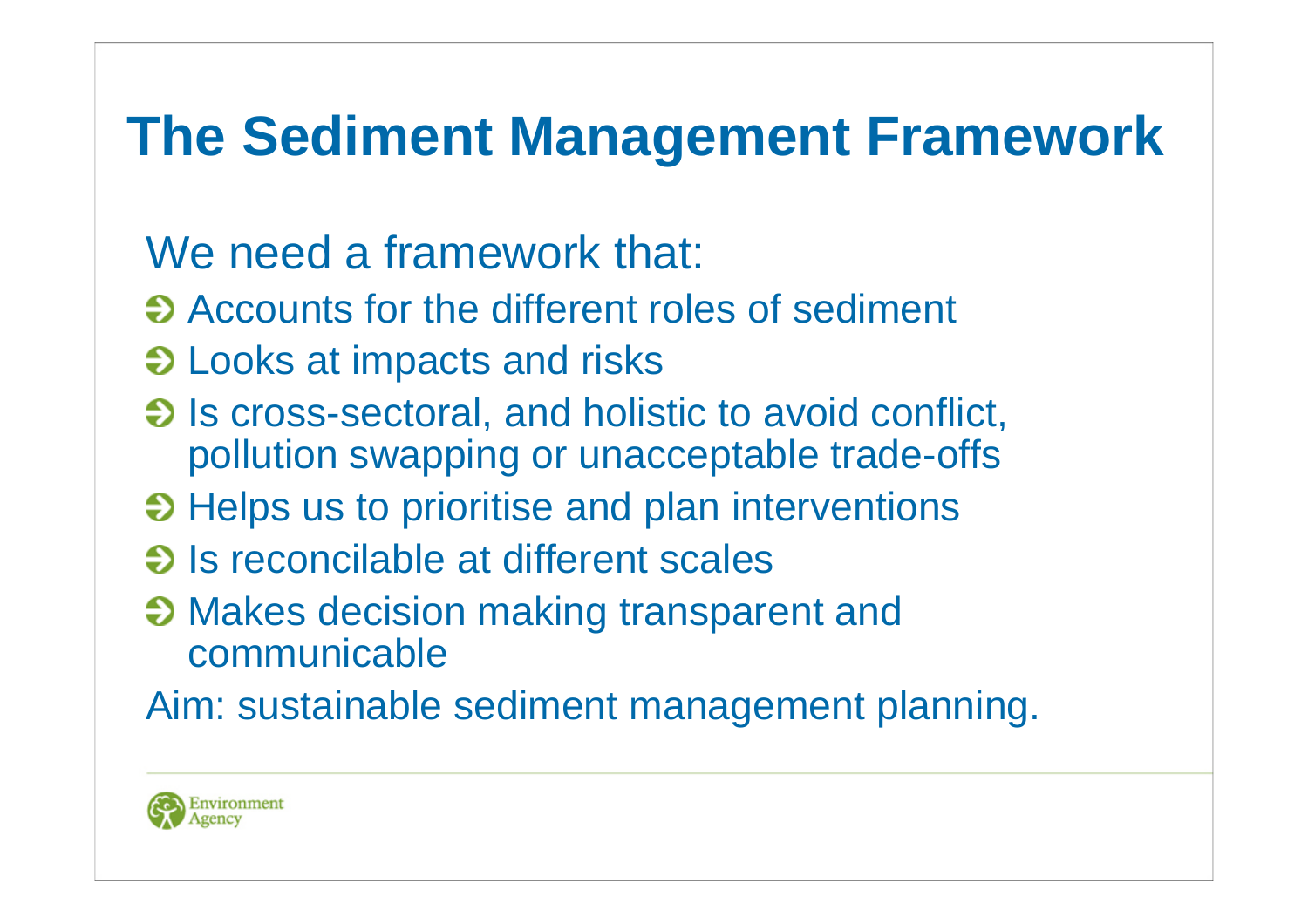There is a need to address the fact that impacts at the catchment and reach scale are affected by processes at the field scale

To protect endpoints within reaches and river basins, we must understand and manage sediment risk at the field scale

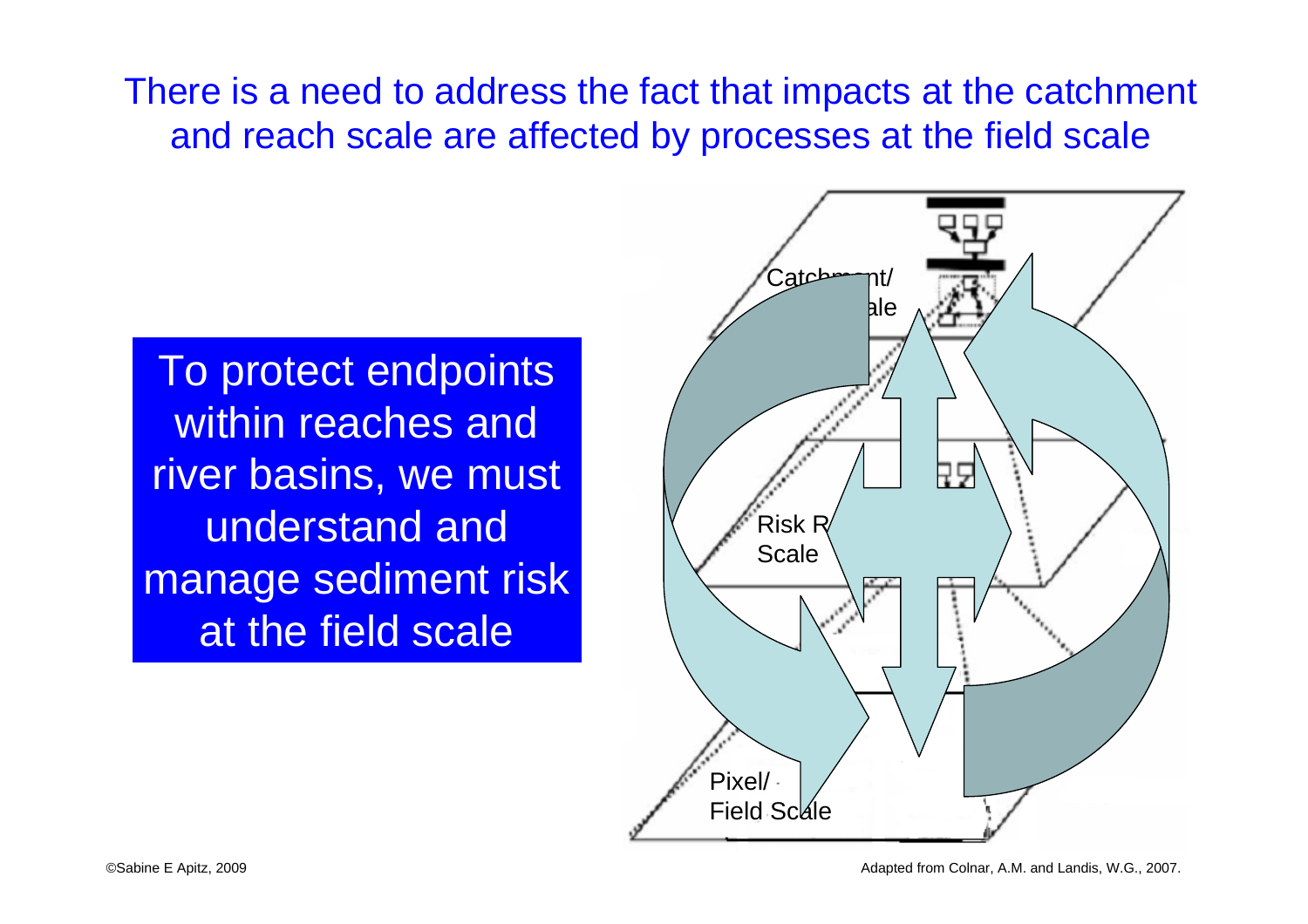### **The Landis Risk Ranking Model**

Ranks sources and impacts in a spatially explicit manner to inform management decisions:



Based on Landis and Wiegers 1997, 2005.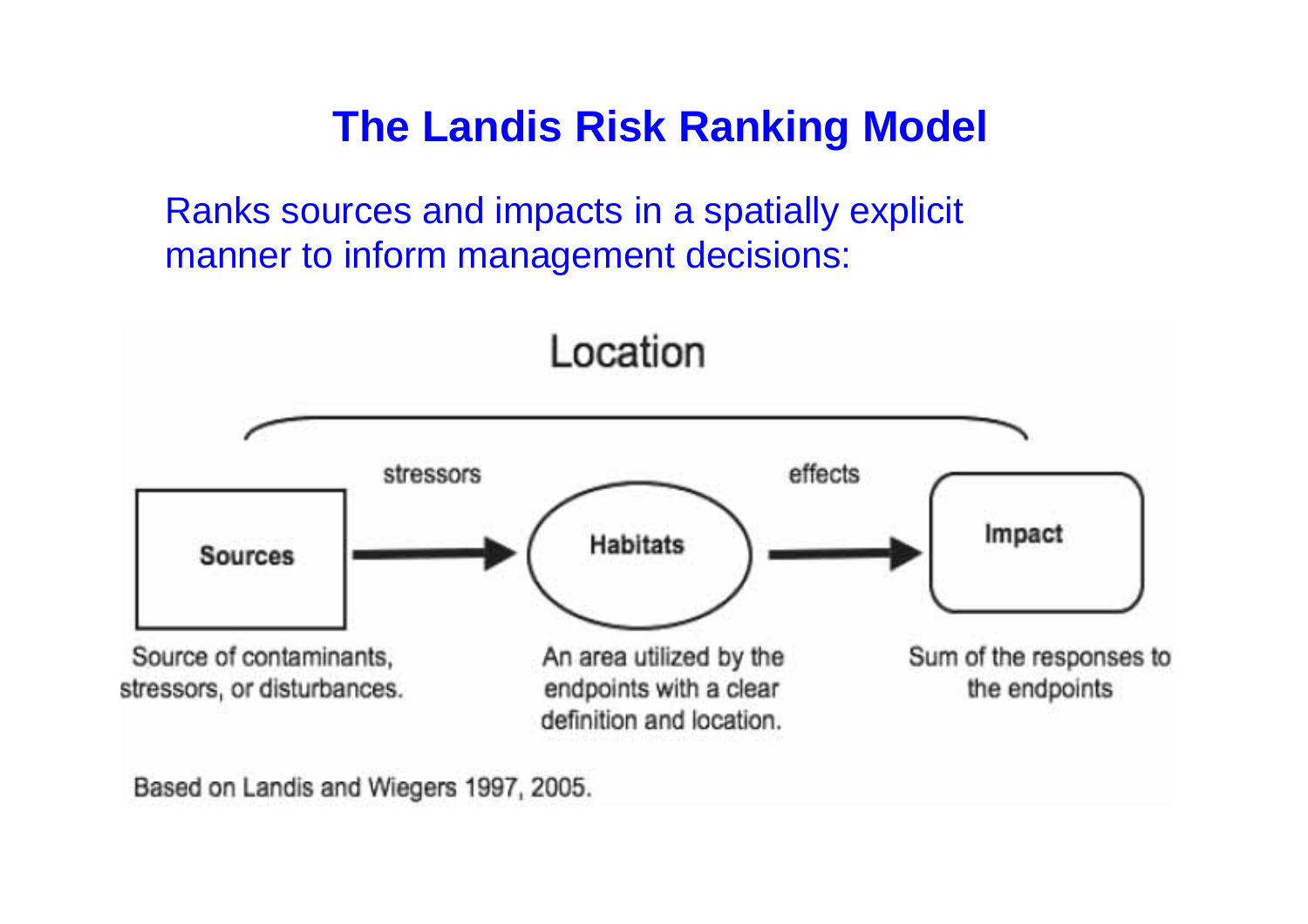from Landis 2004

Source Type Rank

Habitat Type

**Uses filters and ranking factors to assess the links between sources, habitats, and impacts** 

Ecological

impact

combination

of sources

and habitats

6 Hig acti SOL sub  $\boldsymbol{4}$ Mo diso acti SOL sub  $\overline{2}$ Lov acti sou sub  $\Omega$ **No** this

**in a transparent way** This is the Landis Regional Risk  $\,$   $\rm _{sat}^{\rm ttiot}$ **Andis Regional Risk ation many sites** Model. However, this model does not account for the dynamic nature. of sediments, or the fact that they are also essential ecosystem components. We adapted this model to support the risk assessment of sediments at the River Basin scale $\sim$ possible

**Habitat** 

Source

are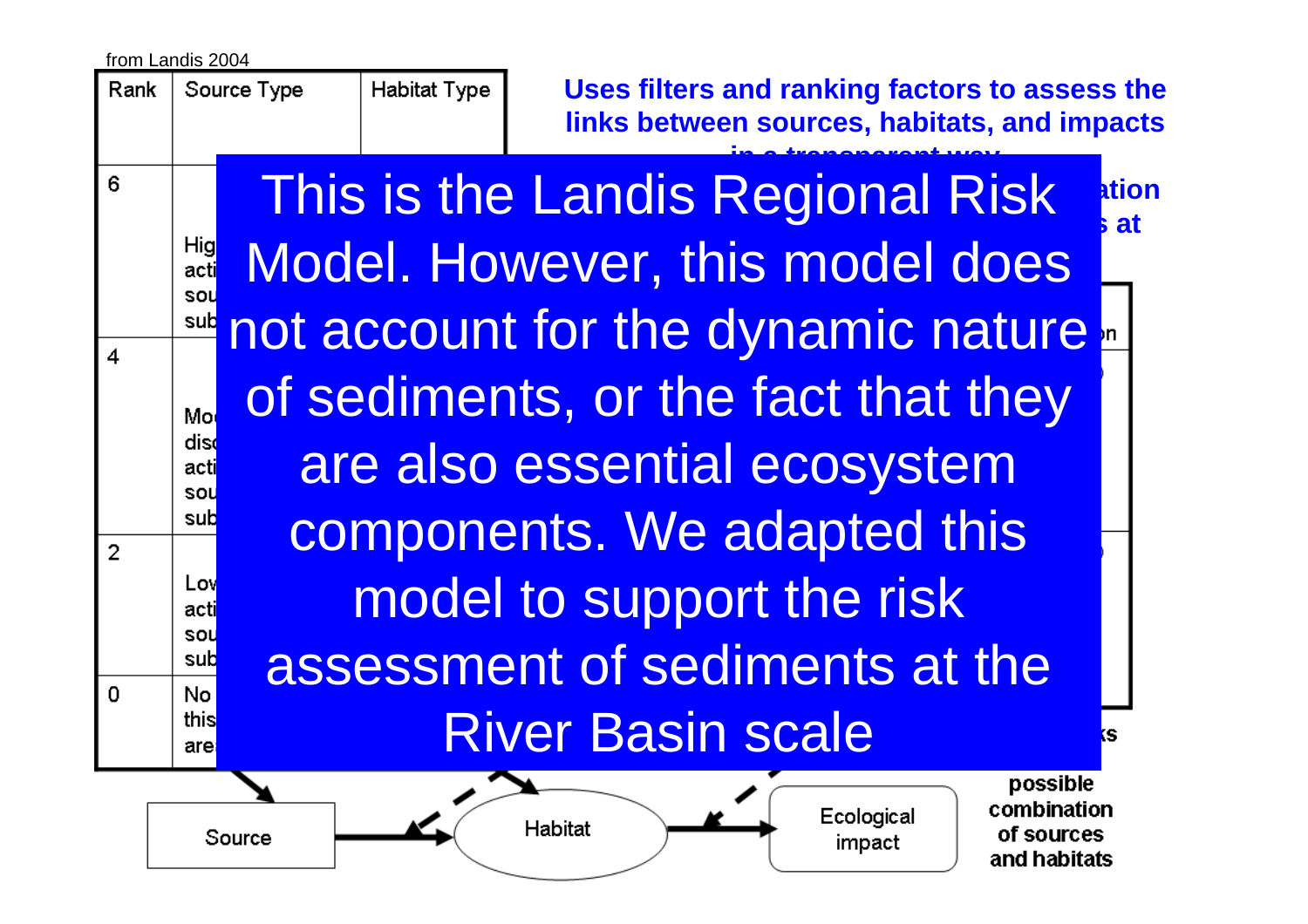## **The** *Sediment* **Risk Ranking Model: Conceptual Development**

How do sediments affect what we are trying to achieve?

- What are our objectives (ecological and socio-economic) within a river basin?
- ❖ What are indicators that represent these objectives?
	- $\triangleright$  Identify as endpoints
- **\*** What are the sources of sediment stressors?
	- ¾Source classes (agriculture, industry, bank erosion...)
- **\*** Where do sediments affect these endpoints?
	- ¾Endpoint locations/habitats
- ❖ How do sediments affect these endpoints?
	- **≻Pathways of impact**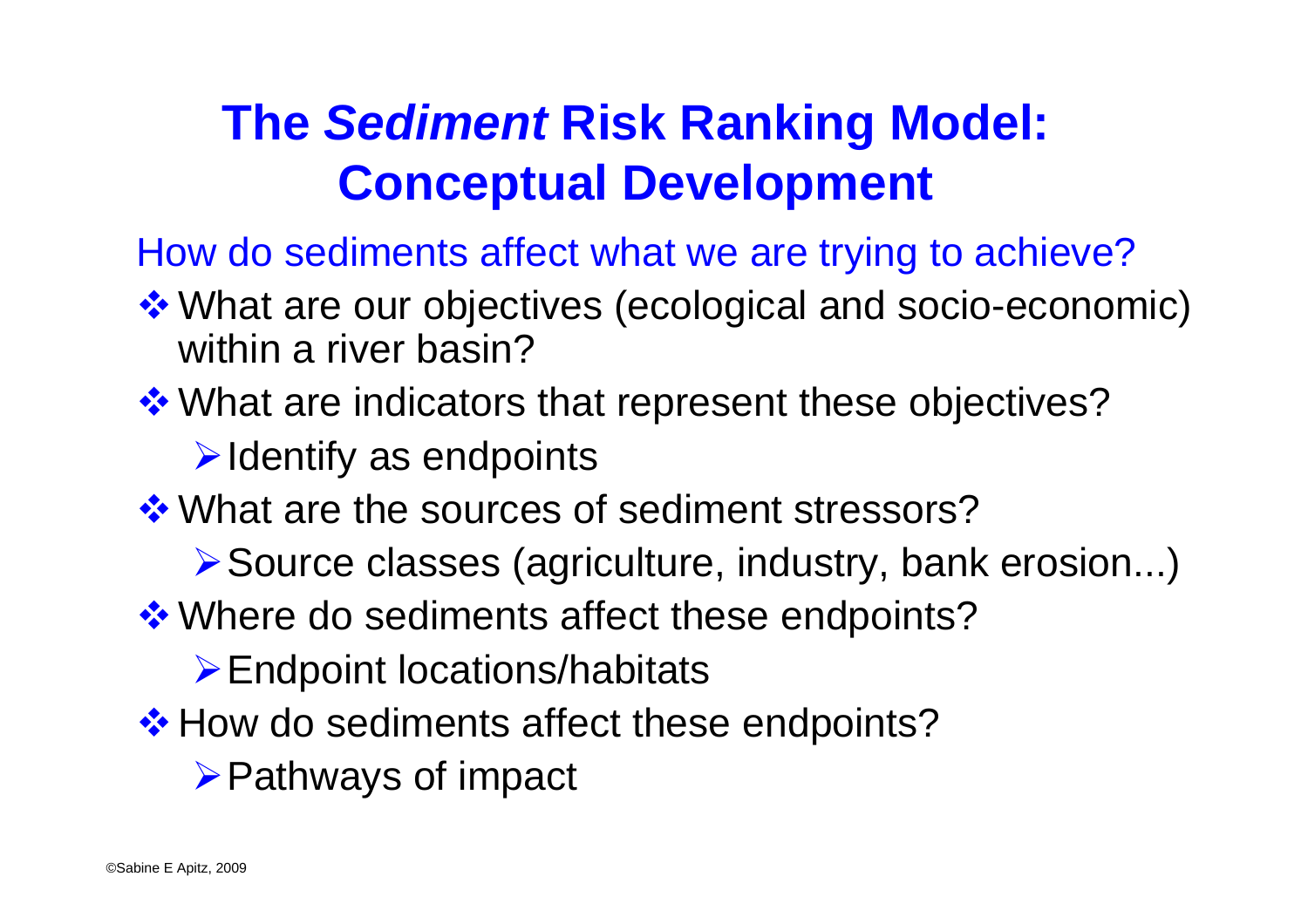Agri-Animals Agri-Arable Agr

 $Mod$ 

Oth  $Urbl$ 



Historical Waste SitesMining/Quarrying Non-Urban Roads

**Medium Sediment**  $M$ **Coarse Sediment Hungry Water** *Contaminants Nutrients Pathogens*  **Particulate Property (Sediment-Related) Endpoint Locations Urban Floodplains Salphonidischer Group Estuaries Coastal floodplain Rural floodplain** can be customised on a **River channel** e.<br>Agr<mark>i-Organic animals and animals and animals and animals and animals and animals and animals and animals and a</mark> However, any aspect of this application-specific basis Wo**odland Forest** This maps sources, stressors, In-Channel Structures (<mark>)</mark>S Bank Erosionendpoints and endpoint locations in a generic way. catchment-specific or

> A sediment-specific conceptual model addresses sediment-related

processes are then ranked in a

catchment-specific, spatially

explicit manner

relative risks of these

**Endpoints**

stressors

**Navigation Coastal defenceWater storage capacity Water conveyance capacity MG4 grasslands Property**

annel

**bint** 

**as** 

**hinants** 

**Compliant sediments**

**Medium be Coarse bed**

**Fine bed**

**Water colu** 

Bioti

**column feeding fish**

**bottom feeding fish**

**Invertebrates - fine**

**Invertebrates - coarse**

**Diatoms**

**macrophytes**

©Sabine E Apitz, 2009 **Water fowl**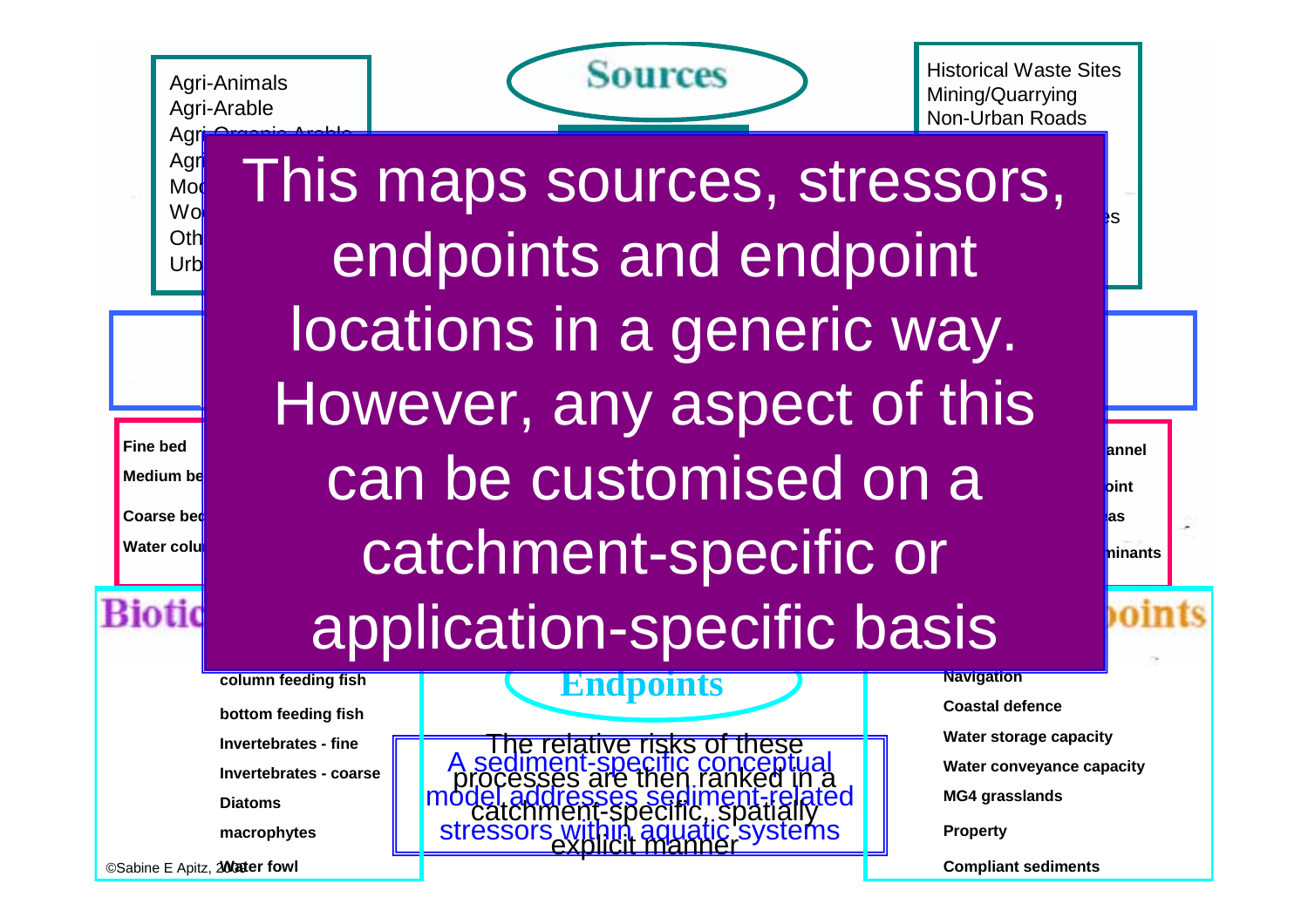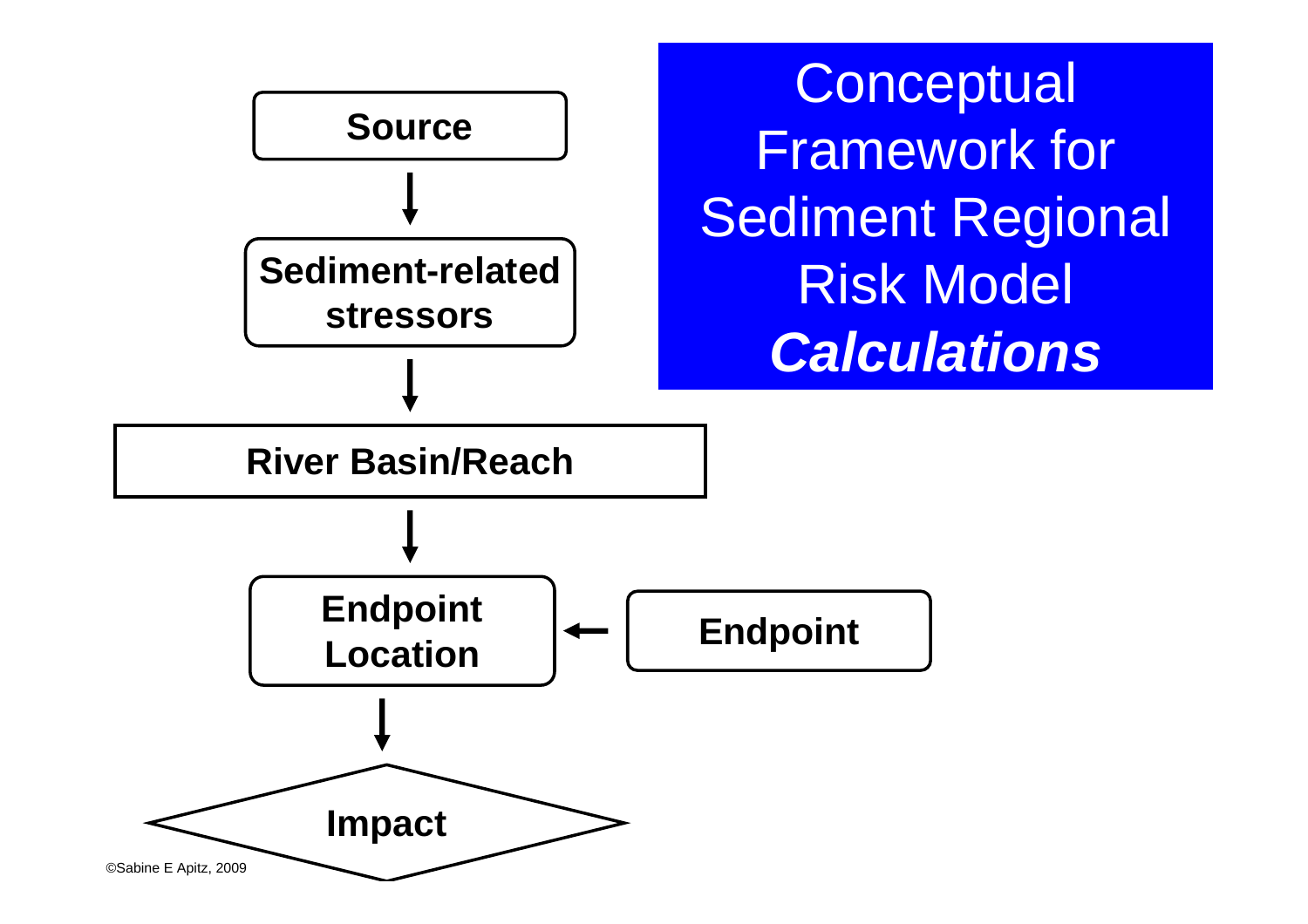### Calculating Risks:

- **\*** We have developed a conceptual model that defines which sediment-specific processes may impact endpoints
- **❖ Within that model, we have defined relationships** between processes; these "map" onto a multidimensional matrix that provides
	- ¾Ranks (source, habitat)
	- <del></del> ≻Filters
		- Exposure
		- Effects



**\*** These are then used to carry out matrix calculations to determine pathway risks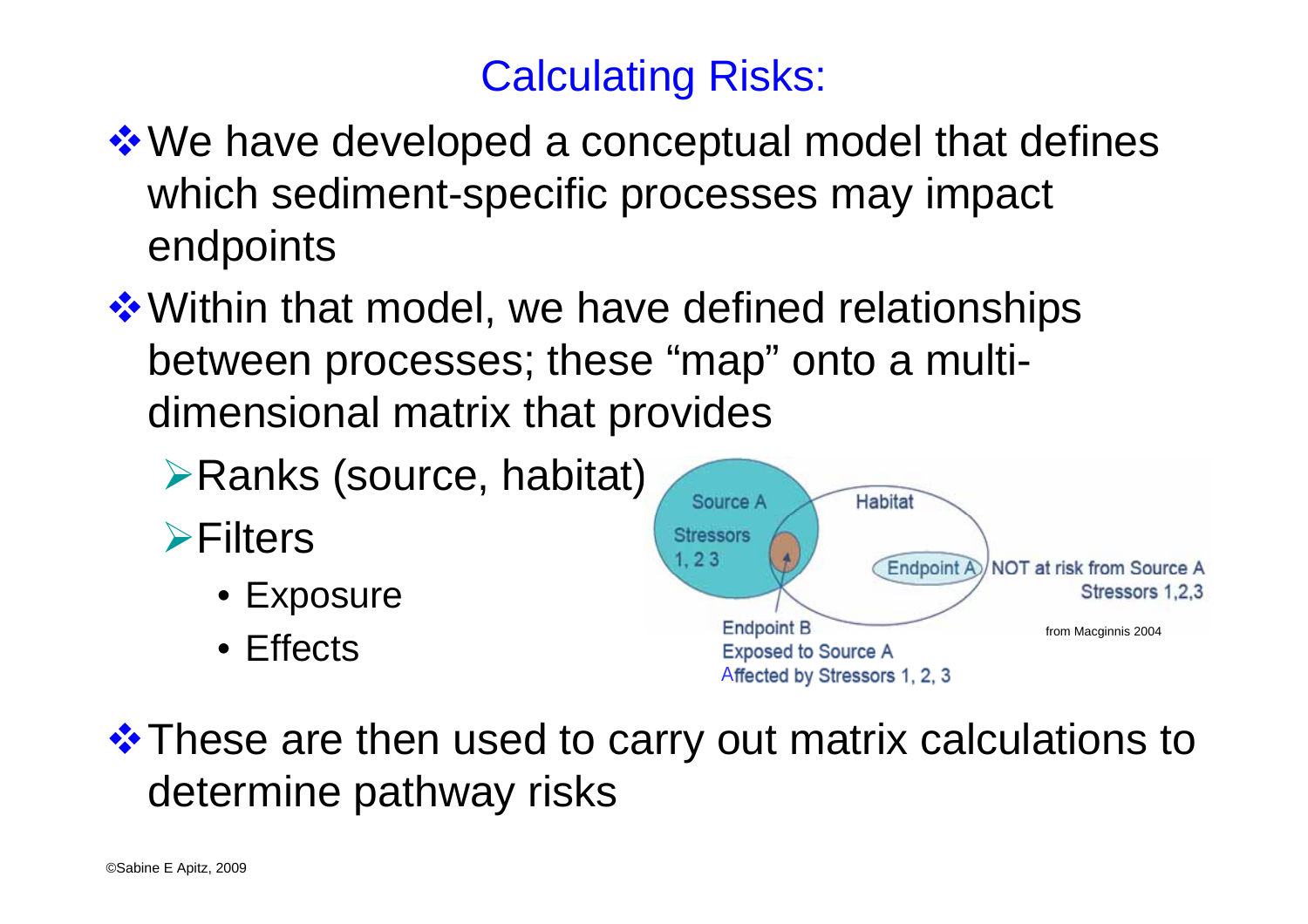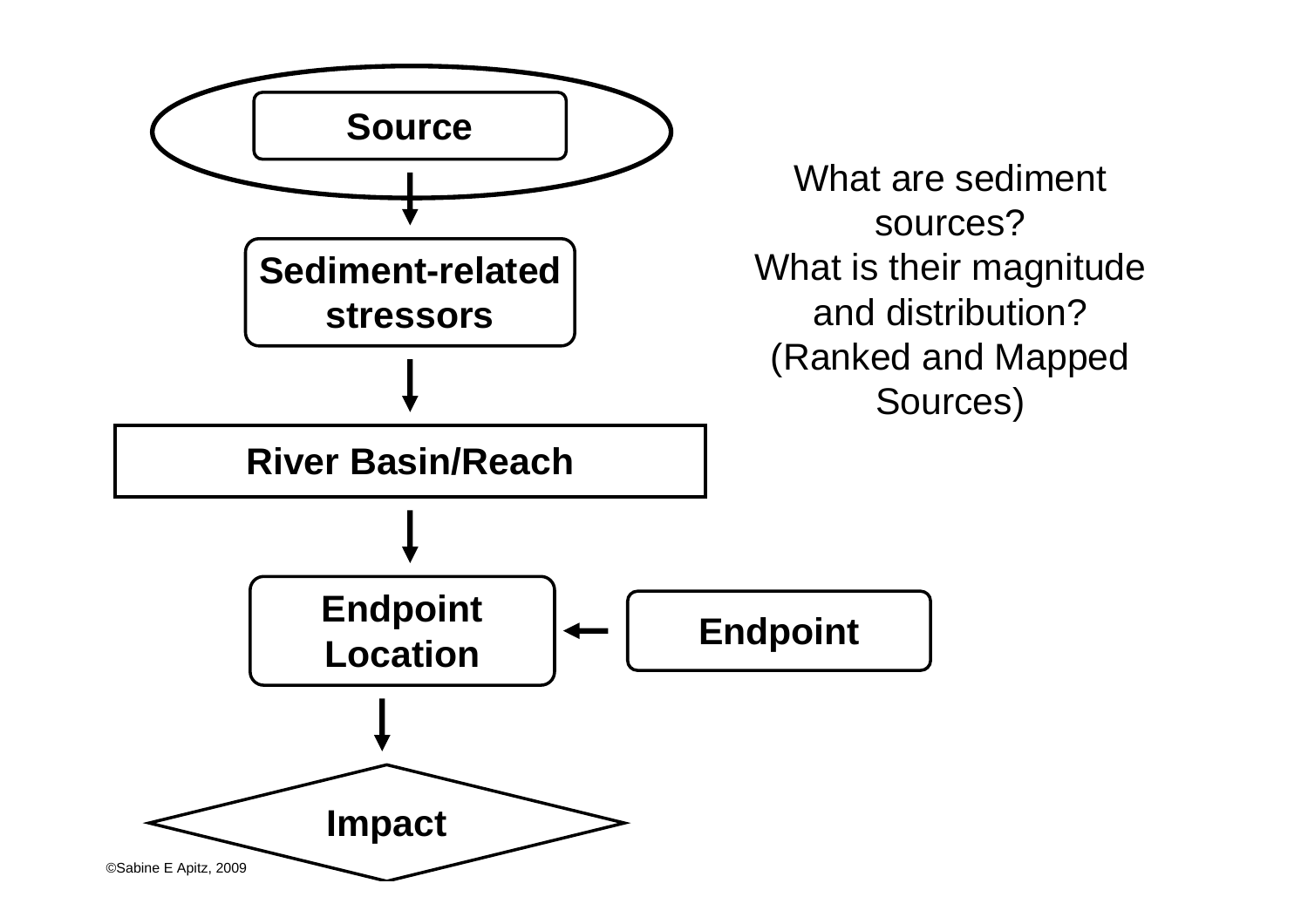#### Sediment Source Strength

#### Rather than just *extent* of source in risk region, source strength in our model is a function of...

Intrinsic risk parameters –What factors affect how vulnerable soils are to erosion, compaction, etc?

Management risk parameters – what practices increase erosion, compaction, runoff risk?

Connectivity risk parameters – if stressors are released, what controls whether they reach the river?



Illustrations source: John Phillips, Environment Agency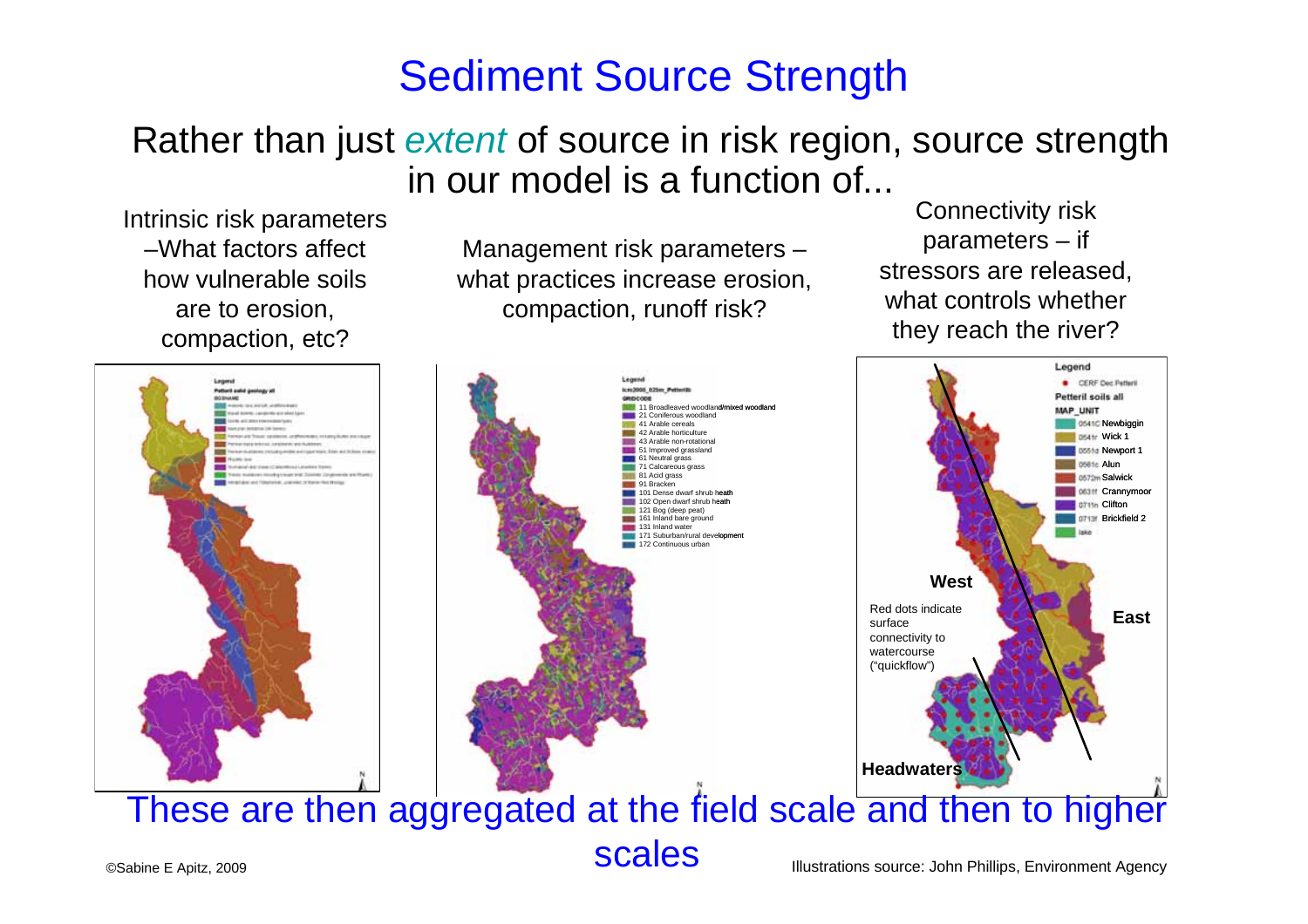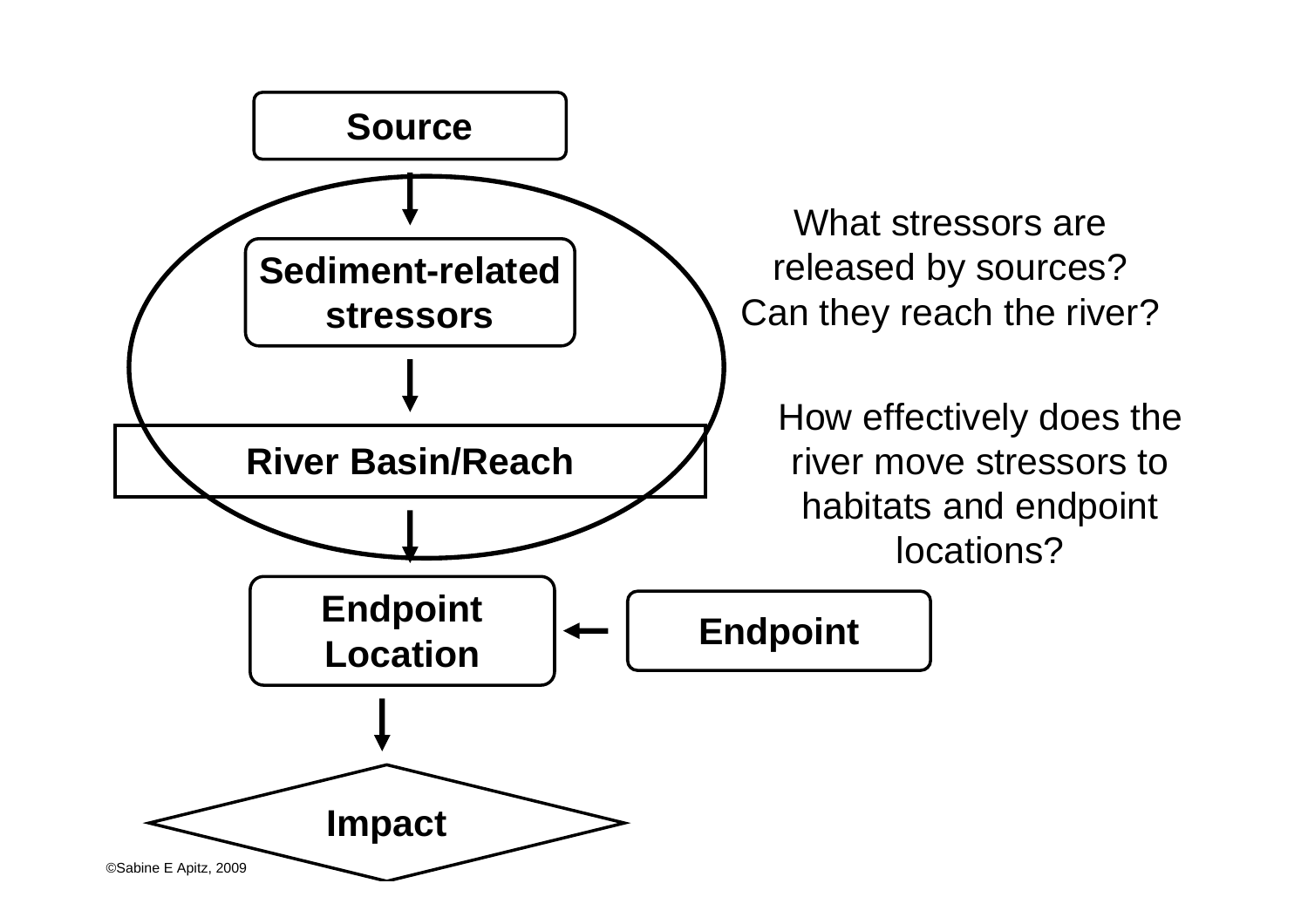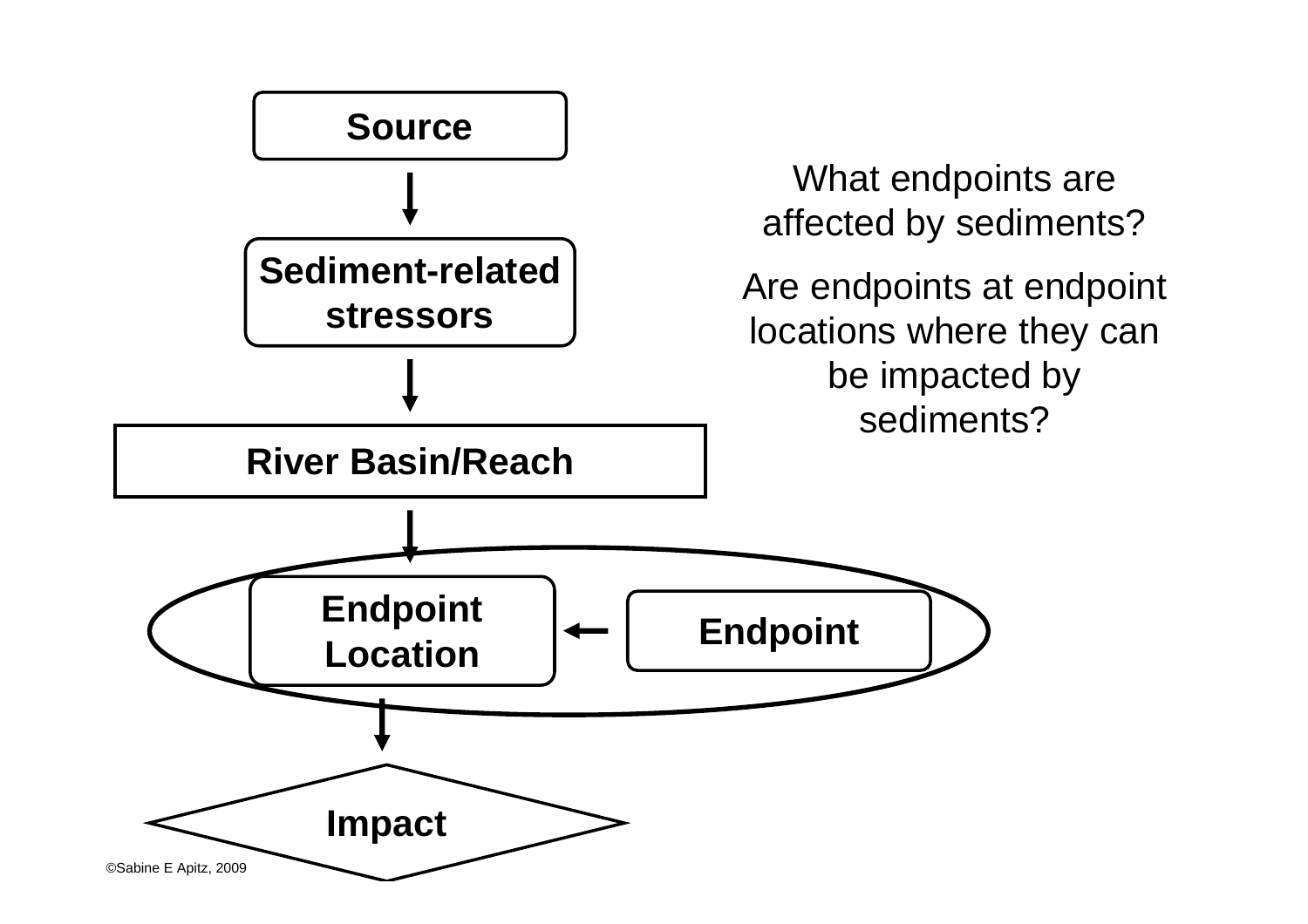#### Biotic Endpoints

**Possible Endpoint Location (stressors causing positive benefits in parentheses)**

| <b>Assessment</b><br>endpoint    | Eine Bed HBed              | <b>Medium</b>       | <b>Coarse</b><br><b>Bed</b> | <b>Water</b><br><b>Column</b>  | <b>Mudflats</b>        | <b>Estuaries</b> | <b>Coastal</b><br>Floodplain | <b>Urban</b><br><b>Floodplains</b> | <b>Rural</b><br>Floodplain                                  | <b>Wetlands</b>                            |
|----------------------------------|----------------------------|---------------------|-----------------------------|--------------------------------|------------------------|------------------|------------------------------|------------------------------------|-------------------------------------------------------------|--------------------------------------------|
|                                  |                            |                     | FS, MS,                     | FS, MS,                        |                        |                  |                              |                                    |                                                             |                                            |
| Salmonids/<br>cyprinids          |                            |                     | C, pOM<br>spawning;<br>(CS) | C, N, pOM<br>feeding,<br>qills |                        |                  |                              |                                    | Whilst many endpoints may be                                |                                            |
|                                  |                            |                     |                             | FS, MS<br>C, N, pOM            |                        |                  |                              |                                    | affected in many locations;<br>focus is on critical impacts |                                            |
| <b>Column Feeding</b><br>Fish    |                            |                     |                             | feeding.                       |                        |                  |                              |                                    |                                                             |                                            |
| <b>Bottom Feeding</b>            | pOM, C,<br>CS,<br>feeding; | pOM, C,<br>feeding; | pOM, C,<br><b>FS</b>        | Increased Sediment Load        |                        |                  |                              |                                    |                                                             |                                            |
| <b>Fish</b>                      | (FS)                       | (MS)                | feeding                     |                                |                        |                  |                              |                                    |                                                             |                                            |
| Invertebrates - Fine (FS)        | C, CS, N;                  | C, N                |                             |                                | Channel<br>Aggradation |                  | Changes in<br>Substrate      |                                    | Filling of Substrate<br><b>Interstitial Spaces</b>          |                                            |
| Invertebrates -<br><b>Coarse</b> |                            | C, N                | C, FS, N;<br>(CS)           |                                |                        |                  | Composition                  |                                    |                                                             |                                            |
| <b>Diatoms</b>                   |                            |                     |                             |                                | Pool/Riffle            |                  | Pool                         | Habitat                            | Invertebrate                                                | Gravel Amount                              |
| <b>Macrophytes</b>               |                            |                     |                             | Surface<br>Flows               | Ratio                  |                  | Volume                       | Cover                              | Production                                                  | and Permeability                           |
| <b>Waterfowl</b>                 |                            |                     |                             |                                | Adult                  | Juvenile         |                              | Fry                                | Egg                                                         | Effective                                  |
| <b>Fine</b>                      | <b>Medium</b>              |                     | <b>Coarse</b>               |                                | Survival               | Survival         |                              | Survival                           | Survival                                                    | Spawning<br><b>Ite</b><br>From Reiser 1998 |
| <b>Sediment</b><br>(FS)          | <b>Sediment</b><br>(MS)    |                     | <b>Sediment</b><br>(CS)     | <b>water</b><br>(HW)           |                        | (C)              |                              | (N)                                | (P)                                                         | <b>Matter</b><br>(pOM)                     |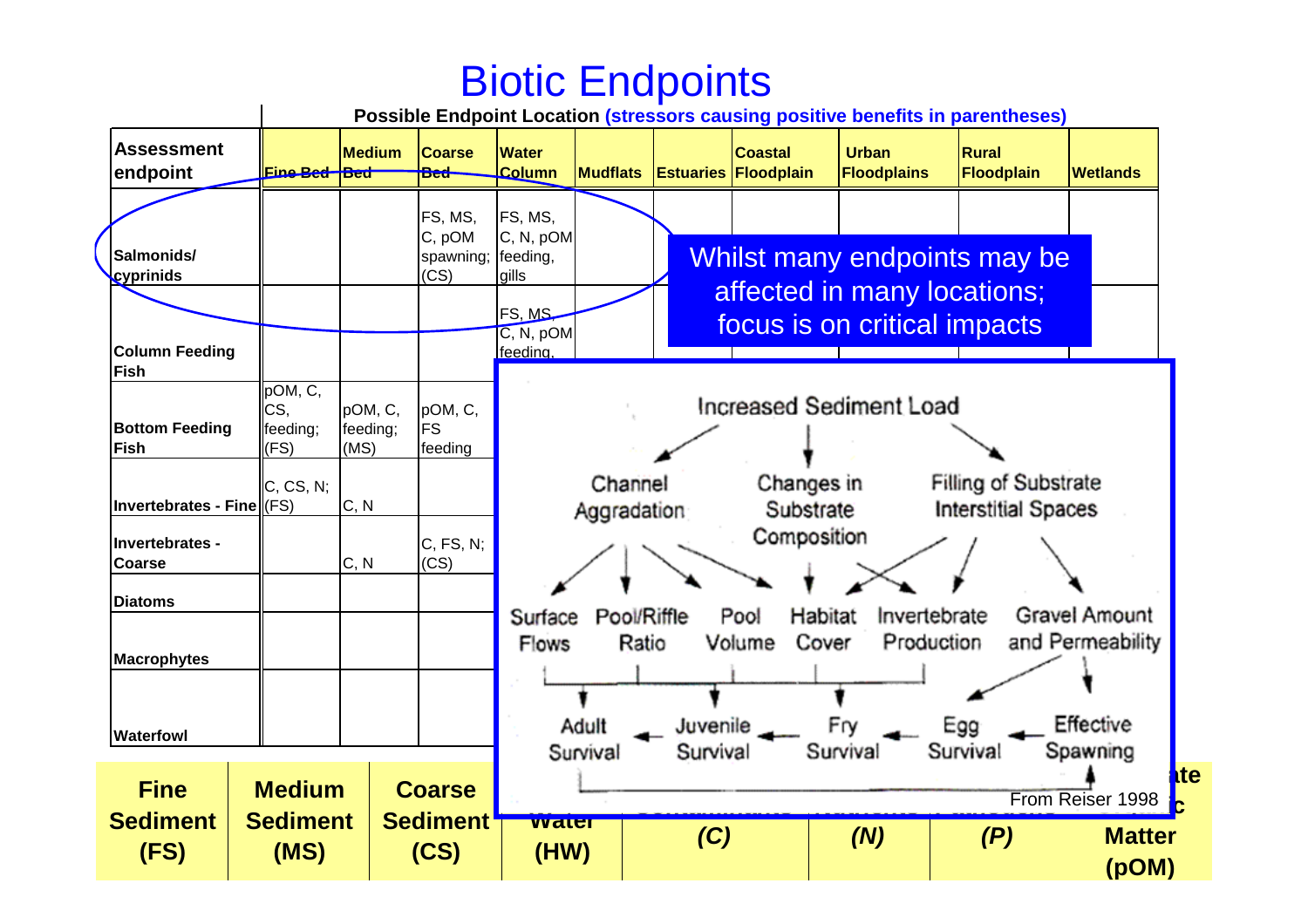

<sup>©</sup>Sabine E Apitz, 2009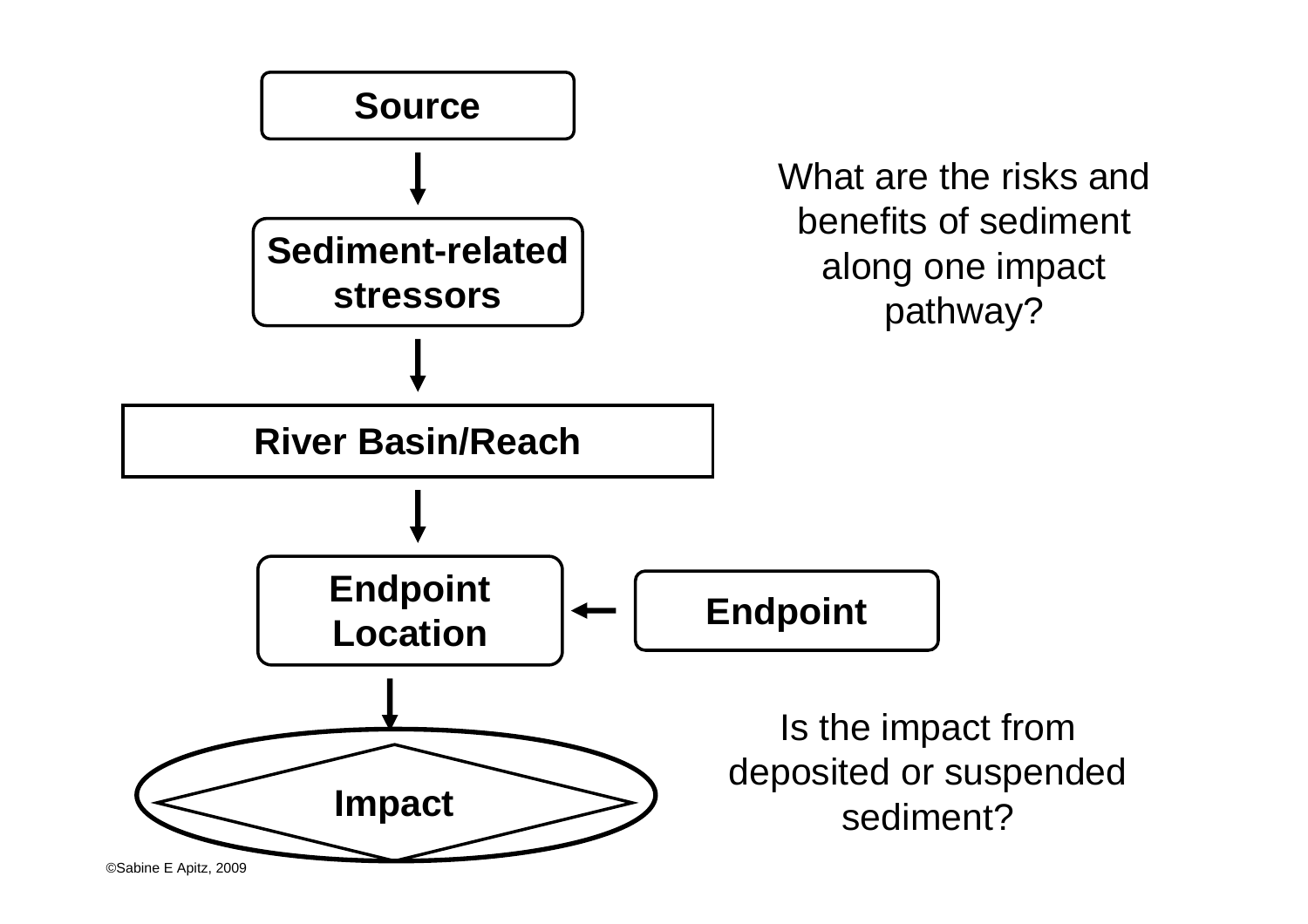### What are the cumulative risks among all pathways?

**Diatoms**

Our conceptual model considers

- ❖ 6 six regions, with
- ¾**17** sources
- ¾**8** stressors
- ¾**17** endpoint locations
- $\blacktriangleright$ **16** endpoints
- ¾ **2** types of impact (despositional and in suspension)



Ö **443,904 risk combinations!!**

**Water fowlmacrophytes Invertebrates - coarseInvertebrates - finebottom feeding fish Compliant sediments Property MG4 grasslands Water conveyance capacity Water storage capacity Coastal defenseNavigation Endpoints**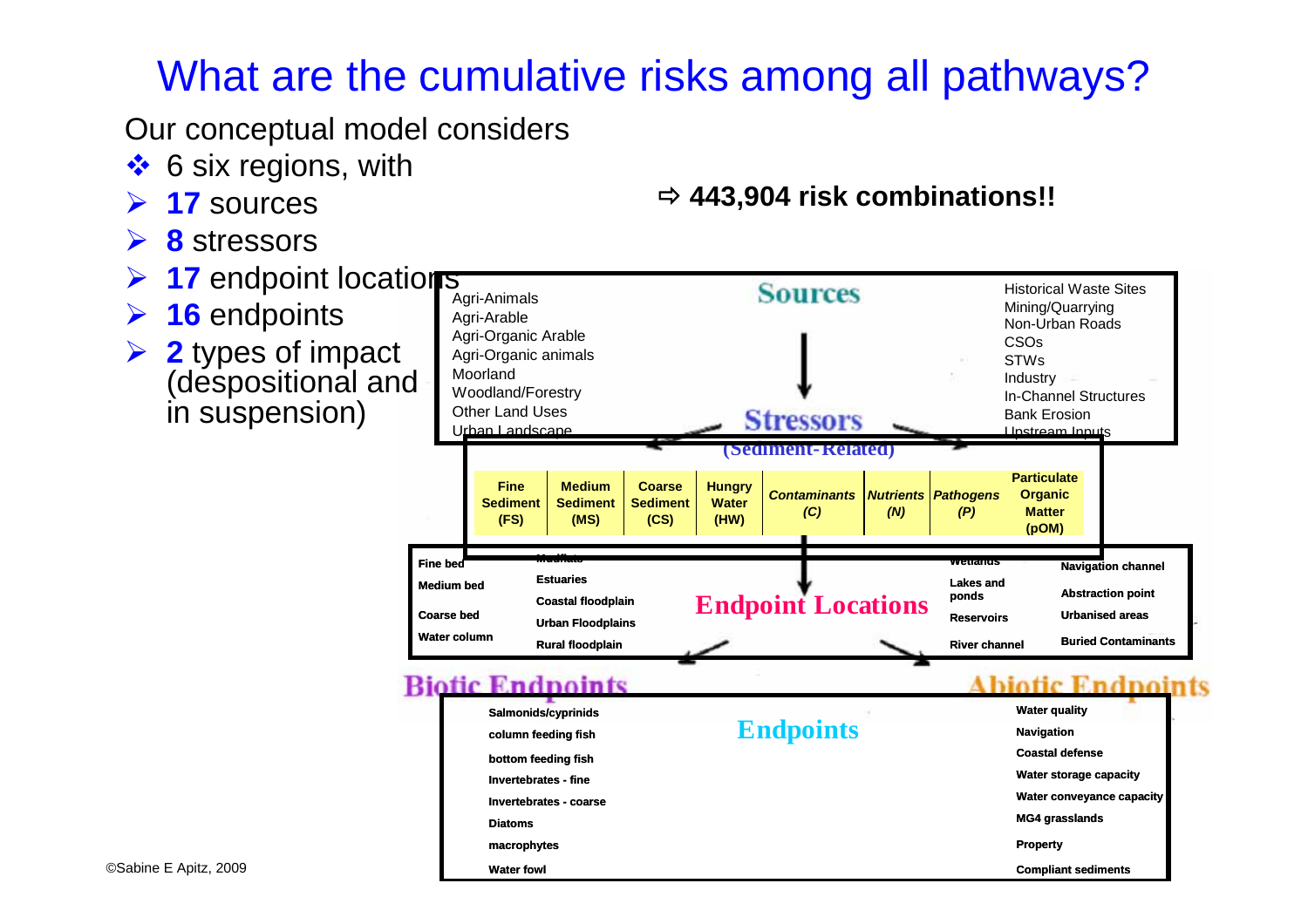#### Cumulative Risks from Stressors, All Risk Regions



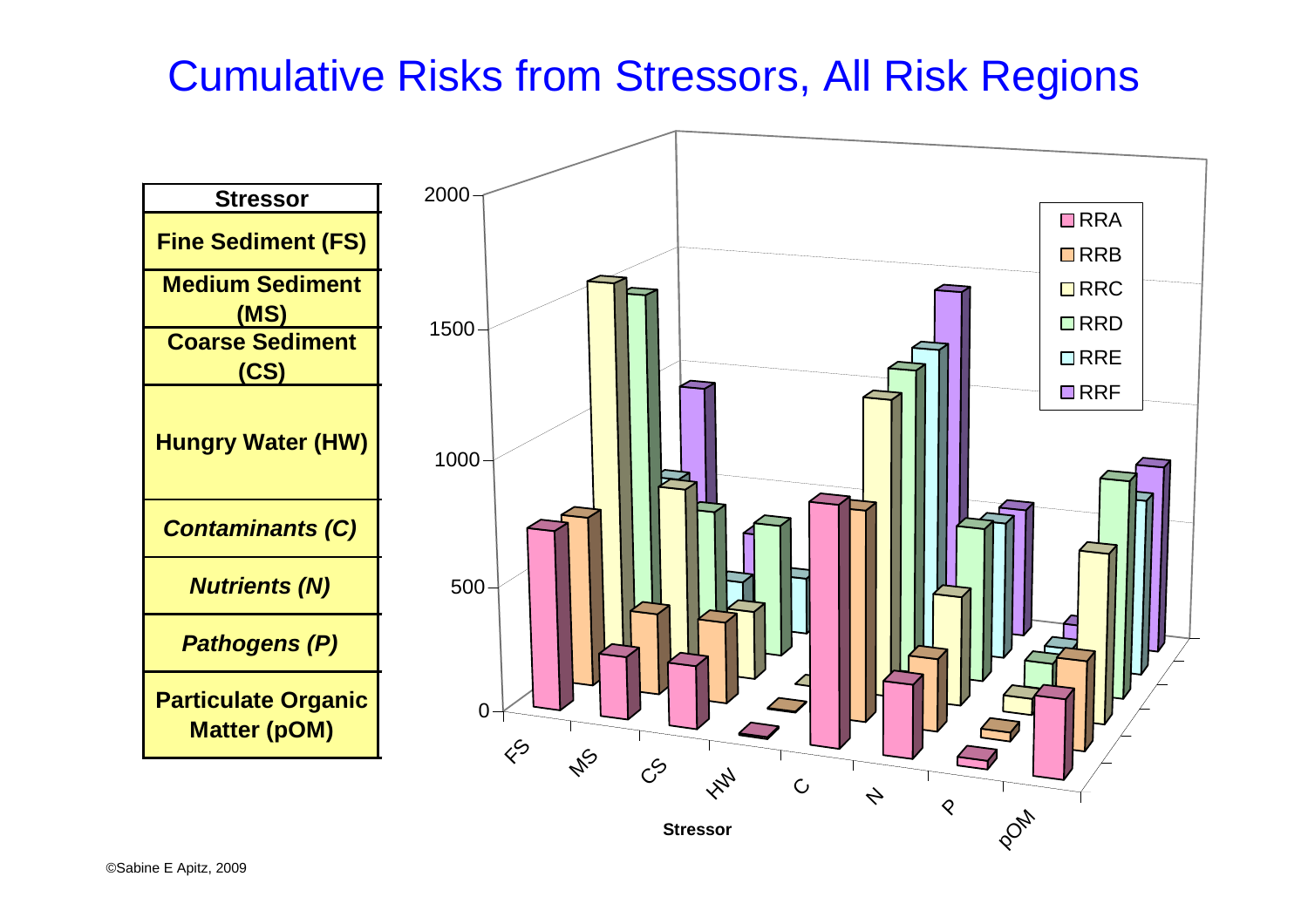Endpoi**nts: SC-salmonids/cyprinids; CFF-column feeding fish; BF-Bottom feeding fish;**<br>IF-Inve**rteh atastring: IC-invertehrates/coalse; D-benthic diatoms; M-machonidas;** WF waterfowl; WQ-water **qualiby; NV-savigationSCR-Boastal defence MS-**Water storage IF-Invertebrates/fine; IC-invertebrates/coarse; D-benthic diatoms; M-macrophytes; WFcapacity; WCC-Water conveyance capacity; MG4-MG4 plants; P-Property; CScompliant sediments

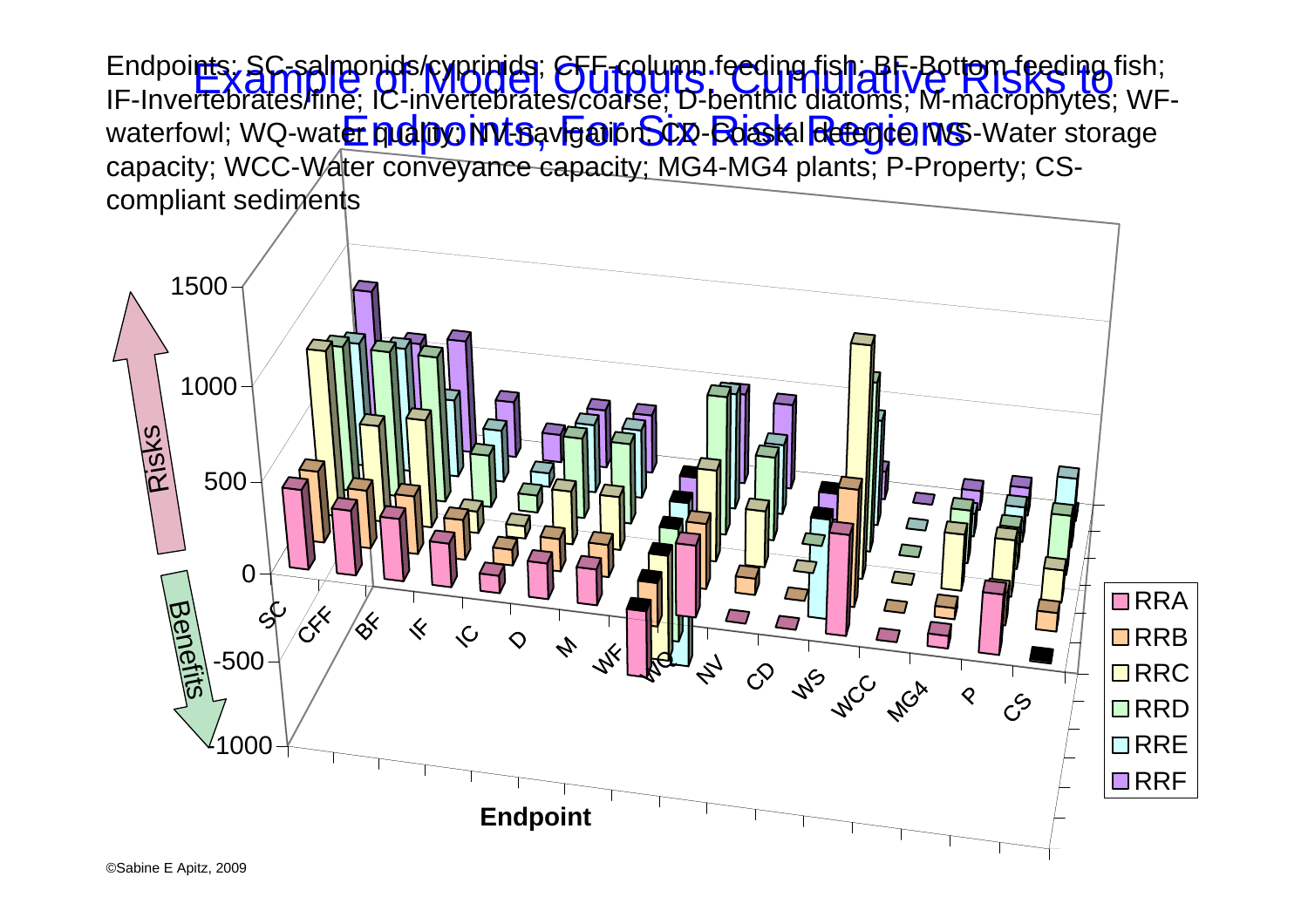Sources: AAn-Agriculture/animals; Aar-Agriculture/Arable; AOAr-Organice gions<br>Agriculture/arable; AZAr-Organic Agriculture/Animals; ML Moorland; WE-Gions Bank erosion, UI-Upstream inputs Agriculture/arable; AOAn-Organic Agriculture/Animals; ML-Moorland; WF-Woodland/Forestry; OL-other land uses; UL-urban landscape; HW-Historical waste sites; MQ-mining and quarrying; NUR-Non-urban roads; CSO-combined sewage outflows; SWT-sewage treatment works; I-industry; ICS-in-channel structures; BE-

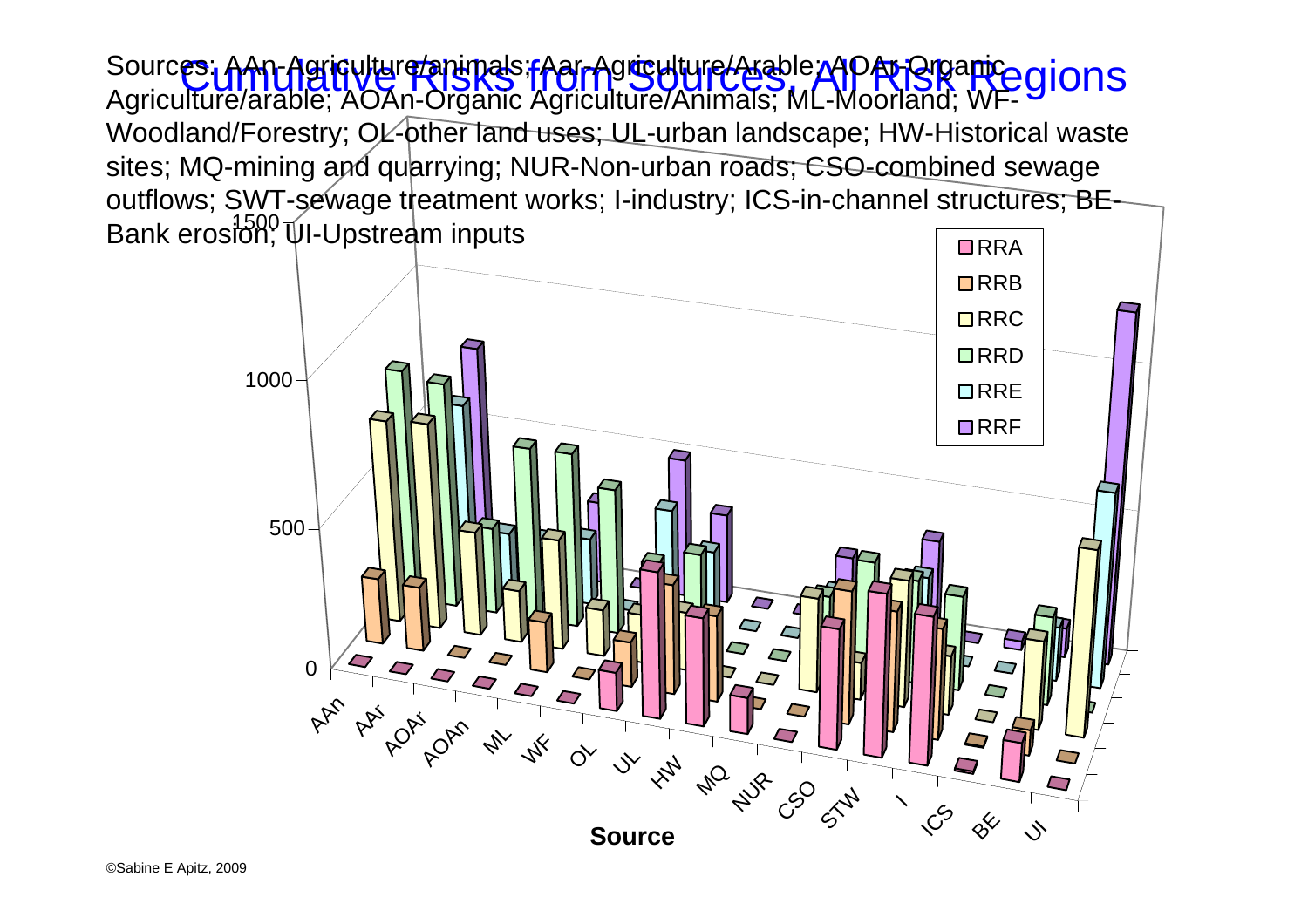Cumulative Risks from Stressors to Endpoints, Entire

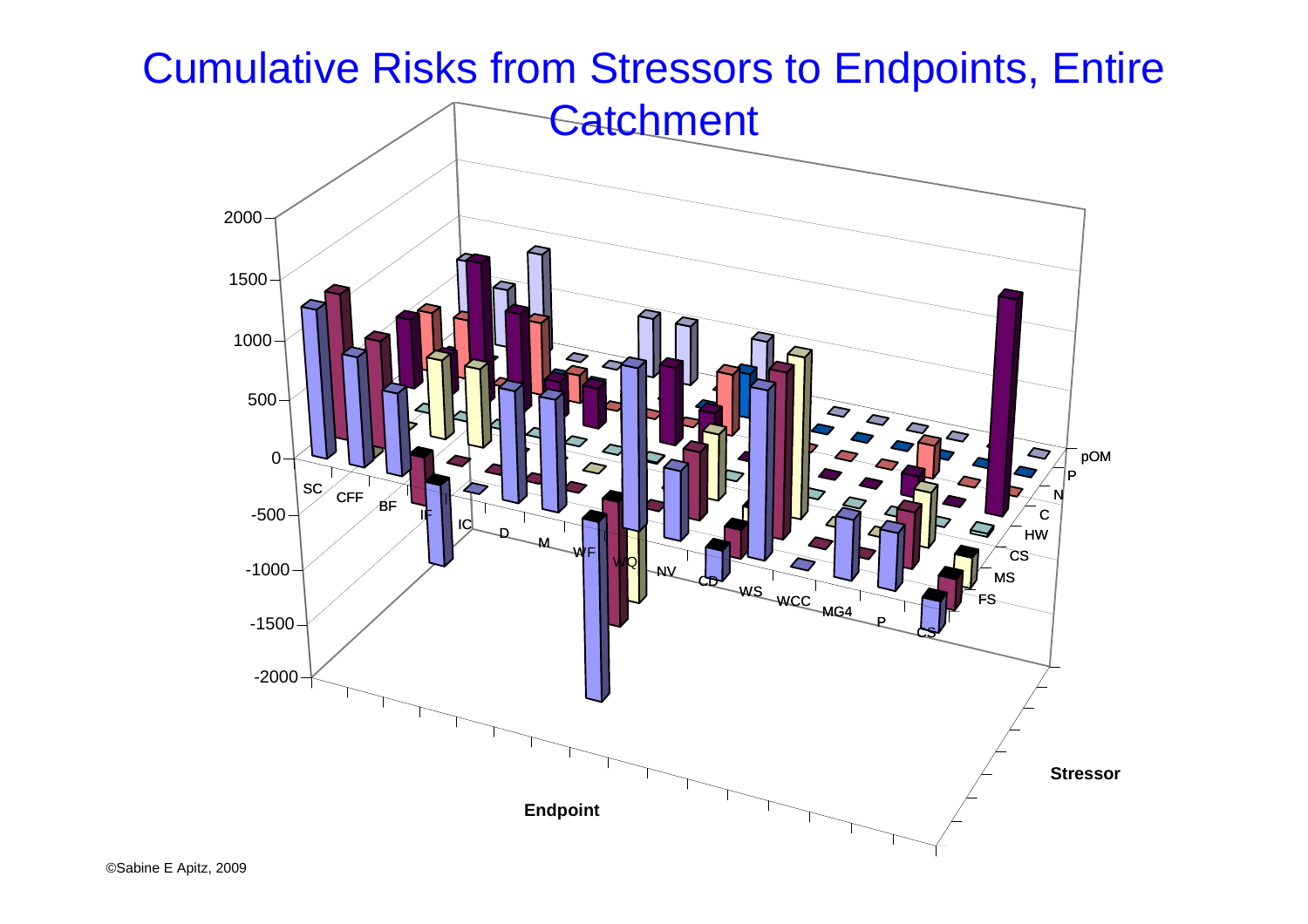# **Summary:**

# **The Sediment Risk Ranking Model**

- $\Theta$  Provides a framework to link catchment objectives to sediment sources
- **→ Enables assessment of relative risk, including** impacts and benefits
- $\Theta$  Generates testable hypothesis about sources and potential impacts
- **→ Can be linked to other tools**
- $\bullet$  Can be used to drill down to identify specific risks
- $\bullet$  Can be used prognostically e.g. to avoid pollution swapping
- $\Theta$  **Can be linked to mitigation measures and economic** appraisal.